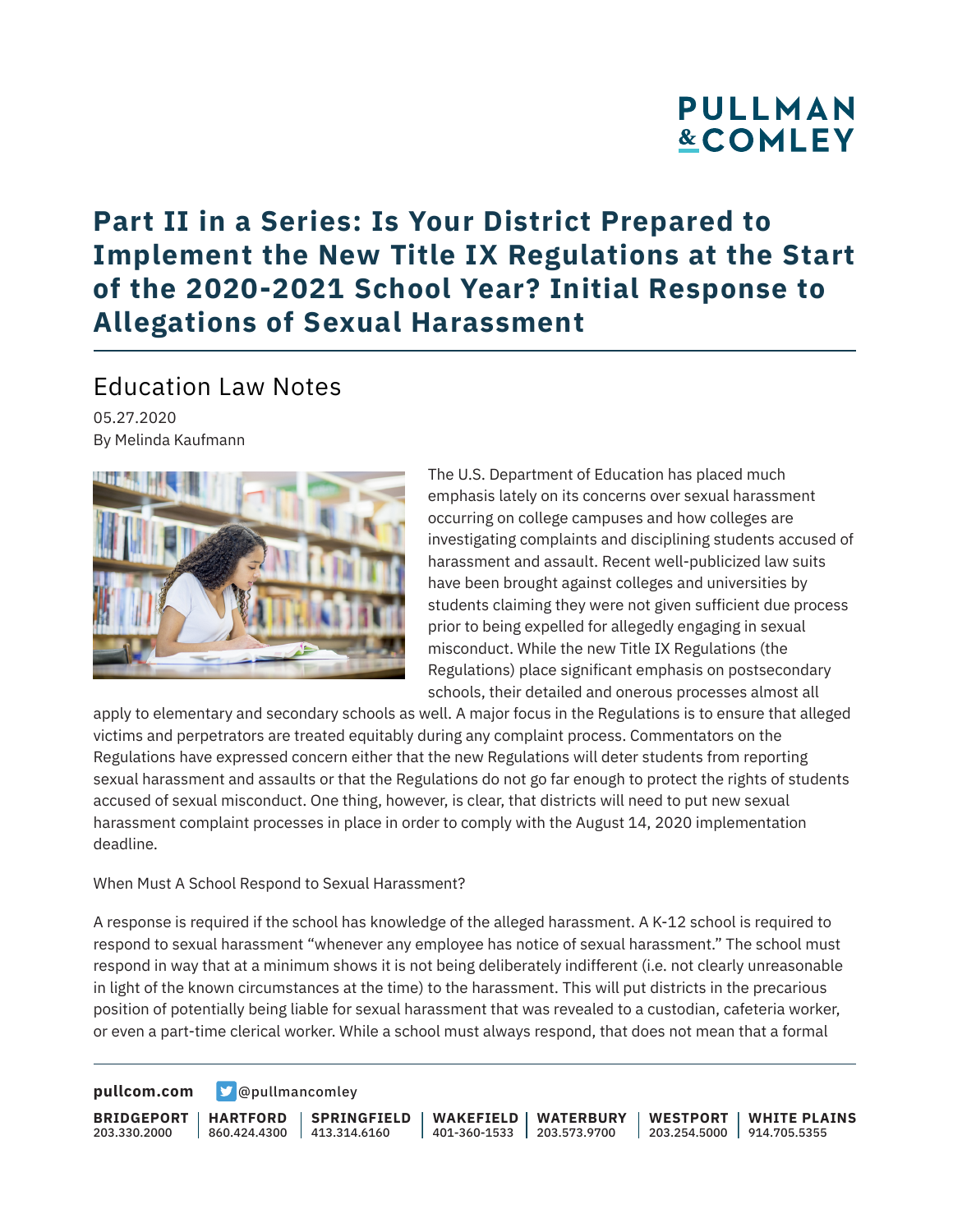# **PULLMAN &COMLEY**

### Part II in a Series: Is Your District Prepared to Implement the New Title IX Regulations at the Start of the 2020-2021 School Year? Initial Response to Allegations of Sexual Harassment

complaint investigation must always happen. A response in an appropriate situation could be as simple as providing the complainant or the respondent with supportive measures or as complex as a formal finding of harassment and issuance of official discipline.

Who Can Report Sexual Discrimination Including Harassment?

In short: Anyone. The report can be made in person, through the mail, by telephone or electronic mail to the Title IX Coordinator.

What Must a School's Response to a Complaint of Sexual Harassment Include?

Upon receipt of an allegation of sexual harassment, the Title IX Coordinator must promptly contact the complainant to discuss supportive measures and explain the complaint process. If a formal complaint is filed, the school must follow its grievance procedures, which procedures must comply with the Regulations. Even if the victim chooses not to file a formal complaint, the school still must, at a minimum, offer supportive measures.

What is the Standard That Must be Met Before Finding a Respondent Engaged in Sexual Harassment?

Districts must specifically choose whether to use the "clear and convincing evidence" or the "preponderance of the evidence" standard for all formal complaints of sexual harassment. The standard chosen must apply both to situation where a student is the alleged perpetrator and where a staff member is the alleged perpetrator.

#### What Are the Training Requirements?

As will be discussed in a future installment, the grievance process includes not only the Title IX Coordinator, but an investigator, an original decision maker, and an appeal decision maker. All these individuals, as well as any person who facilitates an informal resolution process, must, at a minimum, receive training on: (1) the definition of sexual harassment, (2) how to conduct an investigation, (3) issues of relevance to create an investigative report that fairly summarizes the relevant evidence, and (4) to the extent the district chooses to use live hearings, the use of technology required for the hearing and determining relevancy of questions and evidence. The training materials used must be published on the district's website. To the extent that a district cannot comply with this requirement because the training materials are copywrite protected, it is suggested that the district maintain the materials in a central location where the public can review them upon request.